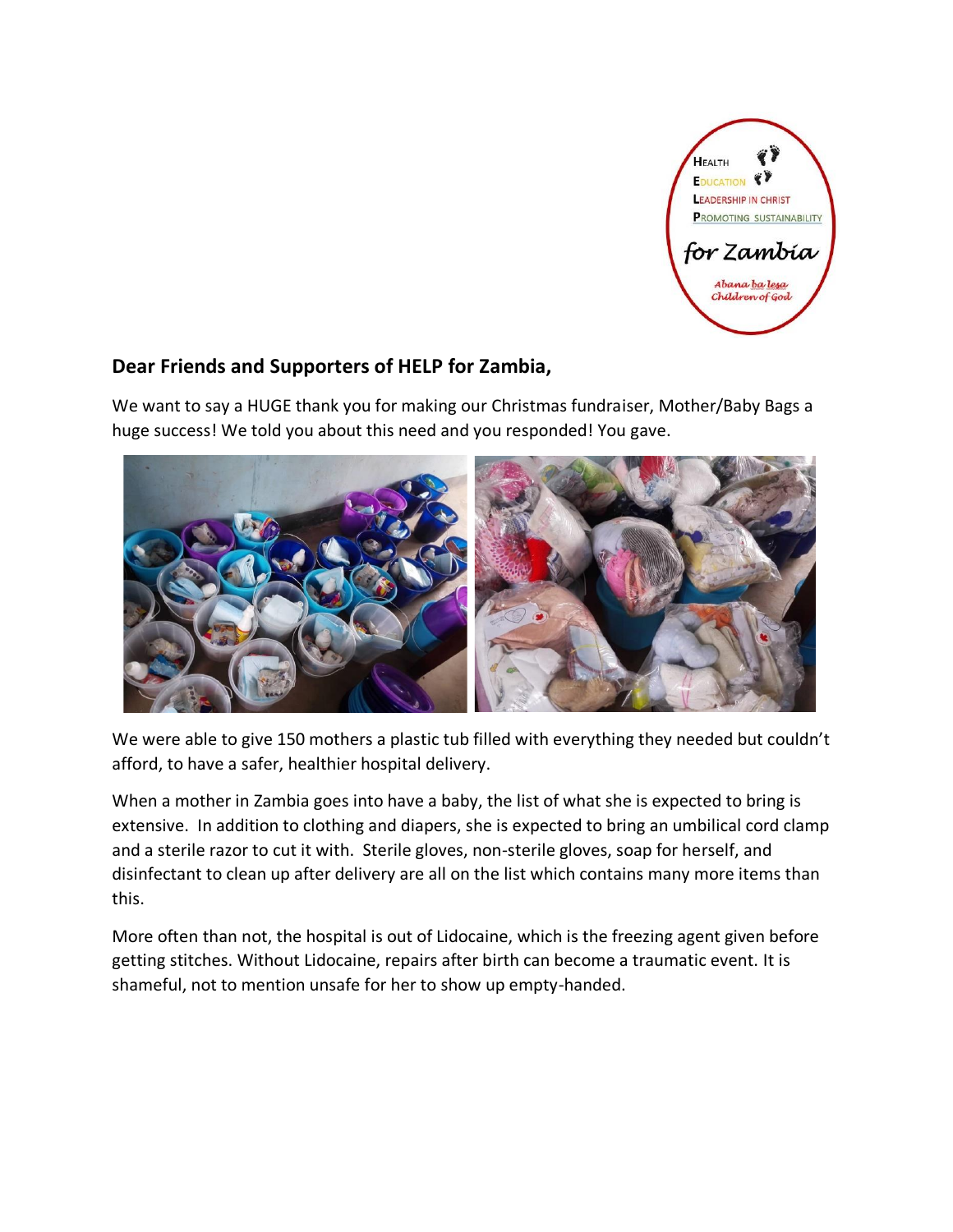## **Thanks to the generosity of Canadians, at \$25 per Mother/Baby bag, 150 bags were donated! 150 moms and babies were blessed!**



There is an ongoing need for these mother/baby bags. If you want to give a mother a safer, healthier delivery, donations can be made to Loads of Love.



Thandi, with her husband, Luke, was able to do some health education about pregnancy and to help prepare the mothers for delivery before handing out the bags. Many of the mothers that received these bags are single teens. They were shown the love and care of Christ.

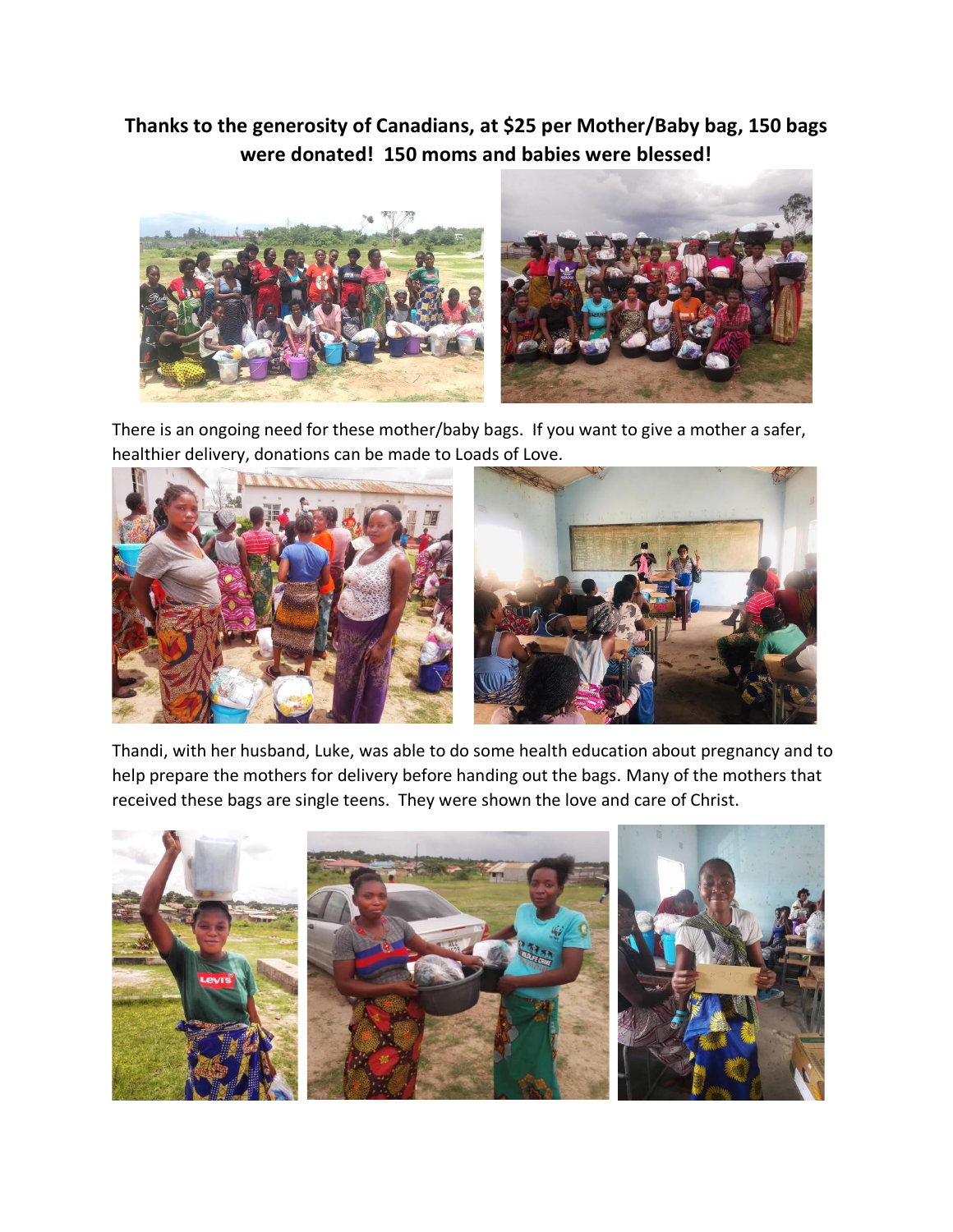We were so blessed to receive donations to purchase a total of 9 manual sewing machines for our Women's Empowerment School! These machines will be used to teach vulnerable women job skills, and those women that show initiative and integrity will be offered the opportunity to earn their own machine so that they an start their own business. This allows them to support themselves and their children. Their families will be better nourished, better educated, and better cared for. Thank you to those who gave these treasures!



Thandi handed over three new manual sewing machines to Mrs. Libingi, who will be teaching the teenage girls of Kandabwe to sew. There are over 100 girls (and a few boys) enrolled in these sewing classes! There is no electricity in this area, so manual sewing machines are an amazing gift to this community. This will allow these girls, who are almost finished elementary school and most of whom won't go onto to high school, to be able to earn some money. This means that they won't be forced into early marriage or prostitution!

The mothers of this community are also waiting

to take sewing lessons at the Empowerment School. HELP for Zambia is working to secure tables for the Women's Empowerment School for the women of Kandabwe so we can get started!

The remaining sewing machines will be used for the adult sessions of the Empowerment Schools in both Kandabwe and Fitanda. Thank you for giving these women the opportunity to support themselves and their children!